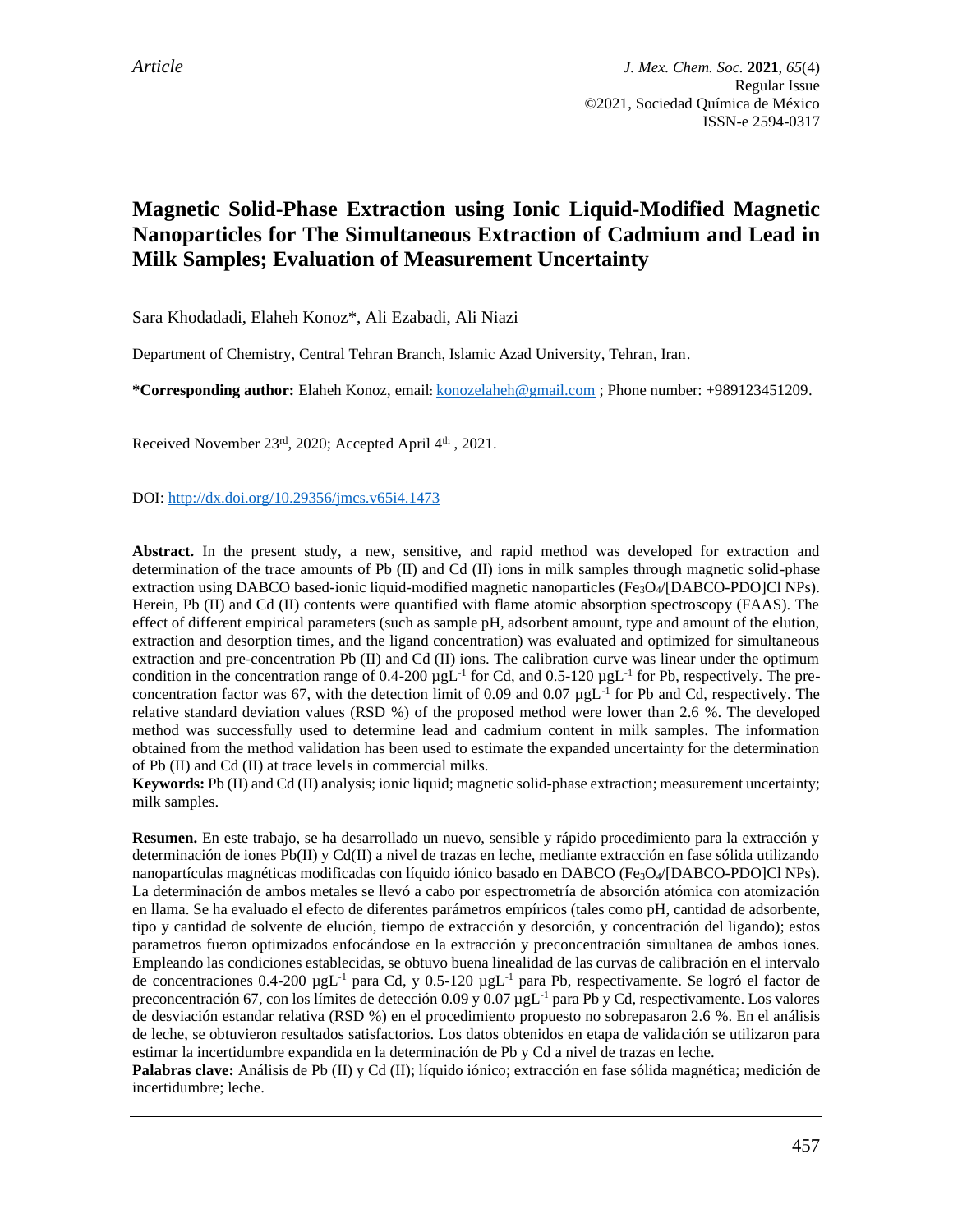*Article J. Mex. Chem. Soc.* **2021**, *65*(4) Regular Issue ©2021, Sociedad Química de México ISSN-e 2594-0317

# **Introduction**

Nowadays, the determination of trace heavy metals in environmental and food samples is of crucial importance [1]. Almost all heavy metals have detrimental effects on the body, some of which including lead, cadmium, nickel, and mercury are toxic and hazardous to human health even in trace amounts [2]. Lead and cadmium are among the prevalent toxic elements in the food samples with a long half-life after the absorption in humans and animals. These elements can cause unpleasant effects such as damaging the internal organs, the nervous system, kidneys, liver, and lungs [3-5].

Milk is an important resource of calcium, protein, zinc and other essential nutrients for humans that may be contaminated with heavy metals [6]. Cadmium and lead residues in milk is of particular concern since they are largely consumed by children [7]. At present, there are no specific maximum permissible limit for cadmium in milk; the Codex Alimentarius Commission only establishes a limit for Pb(II) in milk  $(20.0 \mu gL^{-1})$ [7,8].

Regarding the importance of measuring the lead and cadmium content, there is a need for a sensitive, repeatable, and accurate analytical method to determine trace amounts of lead and cadmium ions in different types of samples. There are various methods to identify this cation in different samples consisting of graphite furnace atomic absorption (GFAA) [9], inductively coupled plasma emission spectrometry (ICP-OES) [10,11], inductively coupled plasma mass spectrometry (ICP-MS)[12], and Flame atomic absorption spectroscopy (FAAS) [13]. Among these methods, FAAS has been widely used due to its lower costs and ease of application [14].

Solid-phase extraction (SPE) is one of the efficient methods for the extraction of heavy metals from real samples involving advantages such as high concentration factors, reduced organic solvent consumption, simplicity, and the final phase free of the contamination [15]. The magnetic SPE (MSPE) is an emerging, efficient, and simple method in which magnetic particles are considered as the solid phase and in which the magnetic field could serve as the separating force [16-18]. MSPE is widely used for the extraction and preconcentration of analytes in various environmental and food samples [19-22]. Magnetic nanoparticles (NPs) are extensively utilized adsorbents in MSPE as a result of their low toxicity, facile preparation, and inherent magnetic properties [23-25]. The tremendous chemical activities of bare magnetic NPs make them possibly capable of oxidizing in the air, usually causing the loss of dispersibility and magnetism [25]. Expanding effective protection plans and coating their surfaces are vital for saving the magnetic NPs' stability properly [26].

Ionic liquids (ILs) are a group of organic salts established with various organic-inorganic anions and organic cations [27,28]. They obtained incrementing attention in analytical chemistry since they possess a high capacity to interact with other molecules via various interactions [29,30]. They are extensively utilized in samples pre-treating methods [31-33]. Therefore, modifying magnetic NPs with ILs can integrate the advantages of magnetic NPs to ILs and increase the extraction efficiency for some analytes [34].

1-(2,3-dihydroxypropyl)-1,4-diazabicyclo 2.2.2 octanylium chloride ([DABCO-PDO]Cl) modified silica-coated Fe<sub>3</sub>O<sub>4</sub> NPs were introduced by our research group [35]; thus, we employed as a nano-adsorbent for the simultaneous extraction and pre-concentration of Pb (II) and Cd (II) ions in milk samples,prior analysis by FAAS. The effect of experimental factors on the extraction efficiency was also evaluated and optimized. To investigate the applicability of the proposed method, it was utilized for the determination of Pb (II) and Cd (II) residues in milk samples. The interest of calculating the measurement uncertainties is to demonstrate the data quality that is fundamentally critical for laboratories, and all institutions using these results for comparative purposes [36]. There is no published paper about a comprehensive evaluation of uncertainty associated with the determination of Pb(II) and Cd(II) ions in milk samples.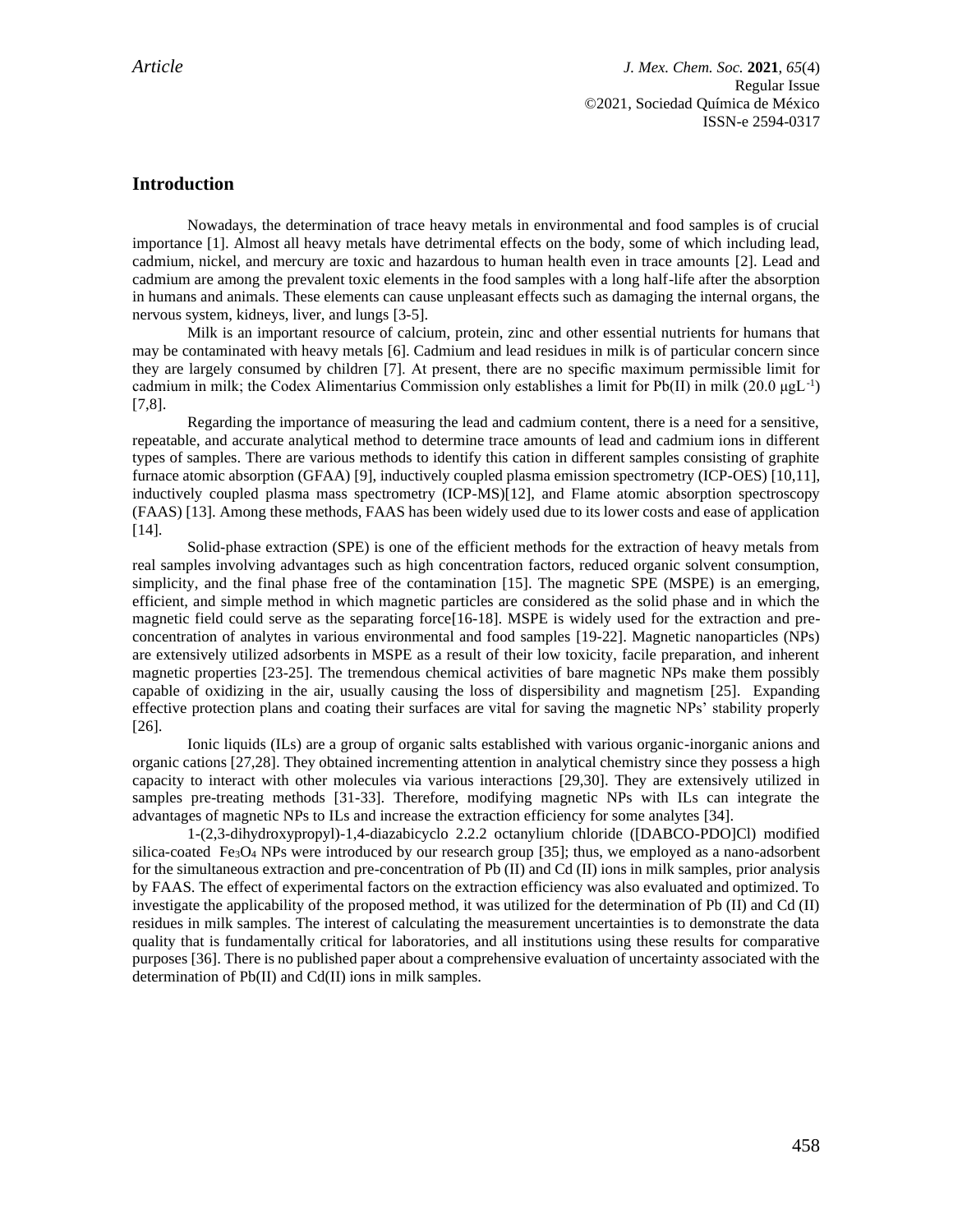# **Experimental**

# **Materials and methods Materials**

The standard lead and cadmium solutions of 1000 mgL<sup>-1</sup> were purchased from Chem.Lab Company (Belgium). 1,4-diazabicyclo 2.2.2octane (DABCO), 3-chloro-1,2-propanediol, toluene, as well as FeCl3•6H2O and FeCl<sub>2</sub>•4H<sub>2</sub>O were prepared from Merck Company (Germany). Pyrazine-2-carboxylic acid (PCA), Tetraethyl orthosilicate (TEOS) and (3- chloropropyl)-trimethoxysilane (CPTMS) were obtained from Sigma-Aldrich Company. Other materials were purchased from Merck (Germany). Deionized water was also used for all the investigations. The working solutions which contain the mixture of ions were fabricated by appropriate daily dilution of standard stock solutions with deionized water. The Britton–Robinson buffer was used to adjust the pH of solutions.

# **Instrumentation**

A FAAS (PerkinElmer's PinAAcle 900T) with lead (Pb) and cadmium (Cd) hollow-cathode lamps were used to detect the absorbance of Pb and Cd ions. The pH values were measured using a PB-11 Sartorius pH-meter. The sample solution was stirred for the adsorption/desorption steps using a 1010 Heidolph shaker (Germany). The BINDER VDL 23 vacuum oven (Germany) and BANDELIN SONOREX DIGITEC ultrasonic bath (Germany) were also used during the process. A magnet with a magnetic field of 1.4 Tesla was used for magnetic separation.

#### **Preparation of milk samples**

Milk specimens were bought from local supermarkets. Adding 0.5 milliliters of trifluoroacetic acid to 10 milliliters of milk samples, the combination was vortexed for 5 minutes. For precipitating milk proteins, the specimen was then centrifuged for 15 min at 3500 rpm. Diluting the supernatant was performed using distilled water (50 mL), and the pH was set to 5.0 using Britton–Robinson buffer, it was conveyed to a volumetric flask (50 mL) and diluted up to the mark.

#### **General extraction procedure**

A batch procedure was used for the MSPE.  $0.001$  molL<sup>-1</sup> of PCA (as a ligand) was added to 50 mL of sample solution (pH 5.0) containing the appropriate amount of Pb(II) and Cd(II) ions. Then 50 mg of the adsorbent was added, and a shaker stirred the mixture for 5 min. The nano-sorbent was maintained with a strong magnet, and the liquid phase was removed. Then for desorption of  $Pb(II)$  and Cd(II) ions, 3 mL of 1.0 molL<sup>-1</sup>  $HNO<sub>3</sub>$  was added to the nano-sorbent, which was again stirred for 5 min. Eventually, the nano-sorbent was separated from the acidic solution by the magnet. The clear solution of the eluent containing Pb (II) and Cd(II) ions was used for the subsequent FAAS analysis.

# **Estimation of uncertainty**

The information regarding the quality of the results is obtained by uncertainty estimation of an analytical technique since it provides an interval nearby the true estimated value. Therefore, it is very imperative that all possible sources of error included in the ultimate result are involved in calculating the uncertainty [37]. The International Organization for Standardization (ISO) recommended two main processes of top-down and bottom-up that are currently utilized for evaluating the uncertainty of the measurement [38-40]. This study aims to determine the uncertainty measurement using the bottom-up approach. This study aimed to measure the uncertainty measurement utilizing the bottom-up method.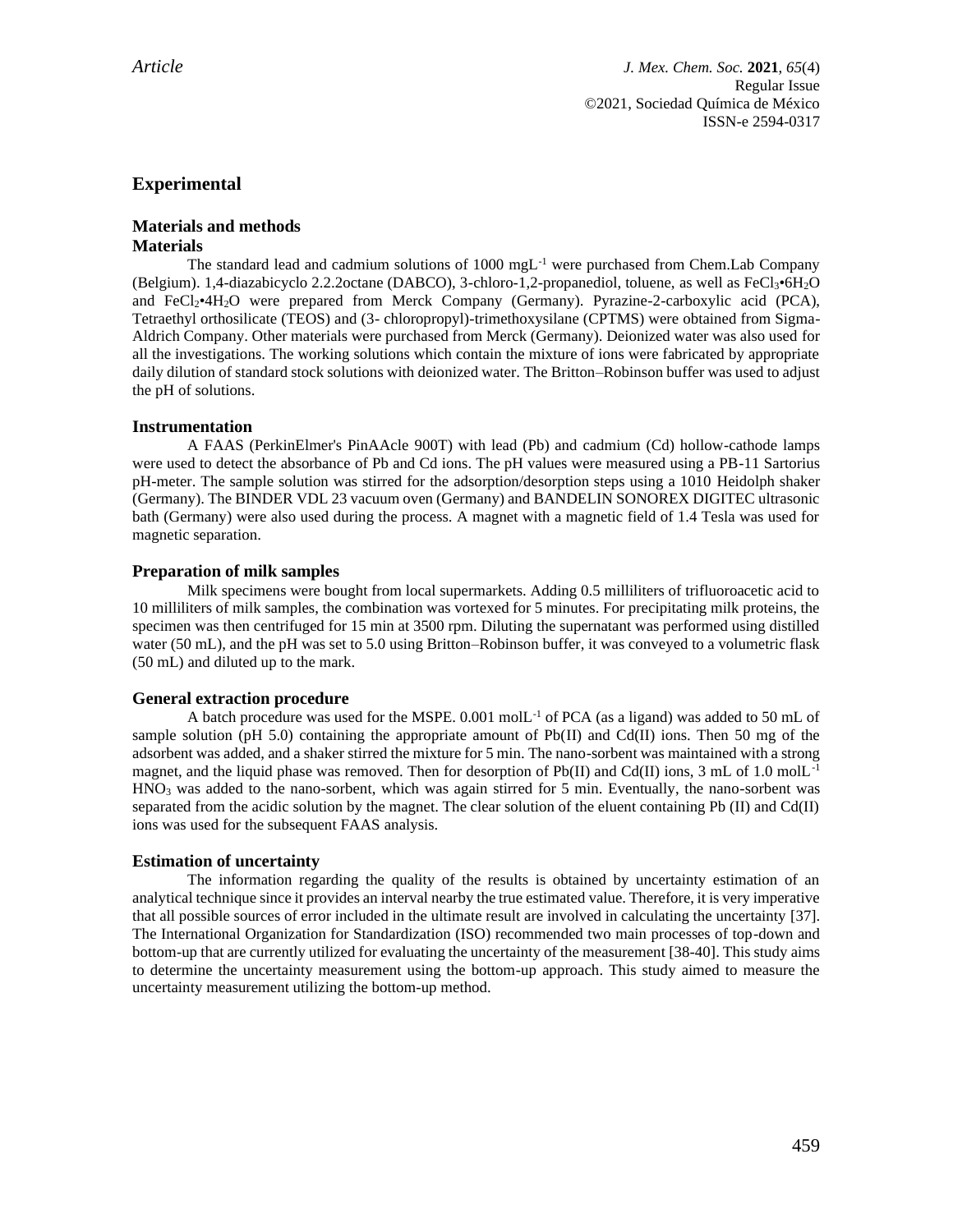

**Fig. 1.** Cause and effect diagram for the determination of cadmium and lead ions.

The extended uncertainty of determining the analytes was determined based on an Ishikawa diagram (Fig. 1). The expression of expanded uncertainty (U) is produced by the integrated standard measurement uncertainty and a factor higher than unity based on the Guide to the Expression of Uncertainty in Measurement (GUM). Equation (1) shows the algorithm utilized for calculating the expanded uncertainty, U, related to the measured concentration, C:

$$
U = C \cdot k \int u_{(Cal)}^2 + u_{(std)}^2 + u_{(V_{sam})}^2 + u_{(V_f)}^2 + u_{(rep)}^2 + u_{(true)}^2 + u_{(LOD)}^2 \tag{1}
$$

where k is the coverage factor used to expand the uncertainty to approximately 95 % (typically,  $k = 2$ ), u<sub>cal</sub> the standard uncertainty of calibration step, u<sub>std</sub> is r standard uncertainty of standard preparation, u<sub>Vsam</sub> is the standard uncertainty of volume of sample,  $u_{Vf}$  is the standard uncertainty of final volume,  $u_{rep}$  is the standard uncertainty of repeatability,  $u_{true}$  the relative standard uncertainty of trueness and  $u_{LOD}$  the relative standard uncertainty of method limit of detection (LOD). Meanwhile,  $u_{cal}$ ,  $u_{true}$ ,  $u_{rep}$  and  $u_{LOD}$  were calculated by the following Equations  $(2)-(5)$ , respectively.

$$
u_{cal} = \frac{s_{xy}}{b} \cdot \sqrt{\frac{1}{p} + \frac{1}{n} + \frac{(x_{sam} - x_n)^2}{\sum_{i=1}^n (x_i - x_n)^2}}
$$
(2)

$$
u_{(true)} = RSD_{pooled} \quad (Recovery)
$$
\n(3)

$$
u_{(rep)} = \frac{RSD_{result}}{\sqrt{n}}\tag{4}
$$

$$
u_{(LOD)} = \frac{LOD}{c_m} \tag{5}
$$

460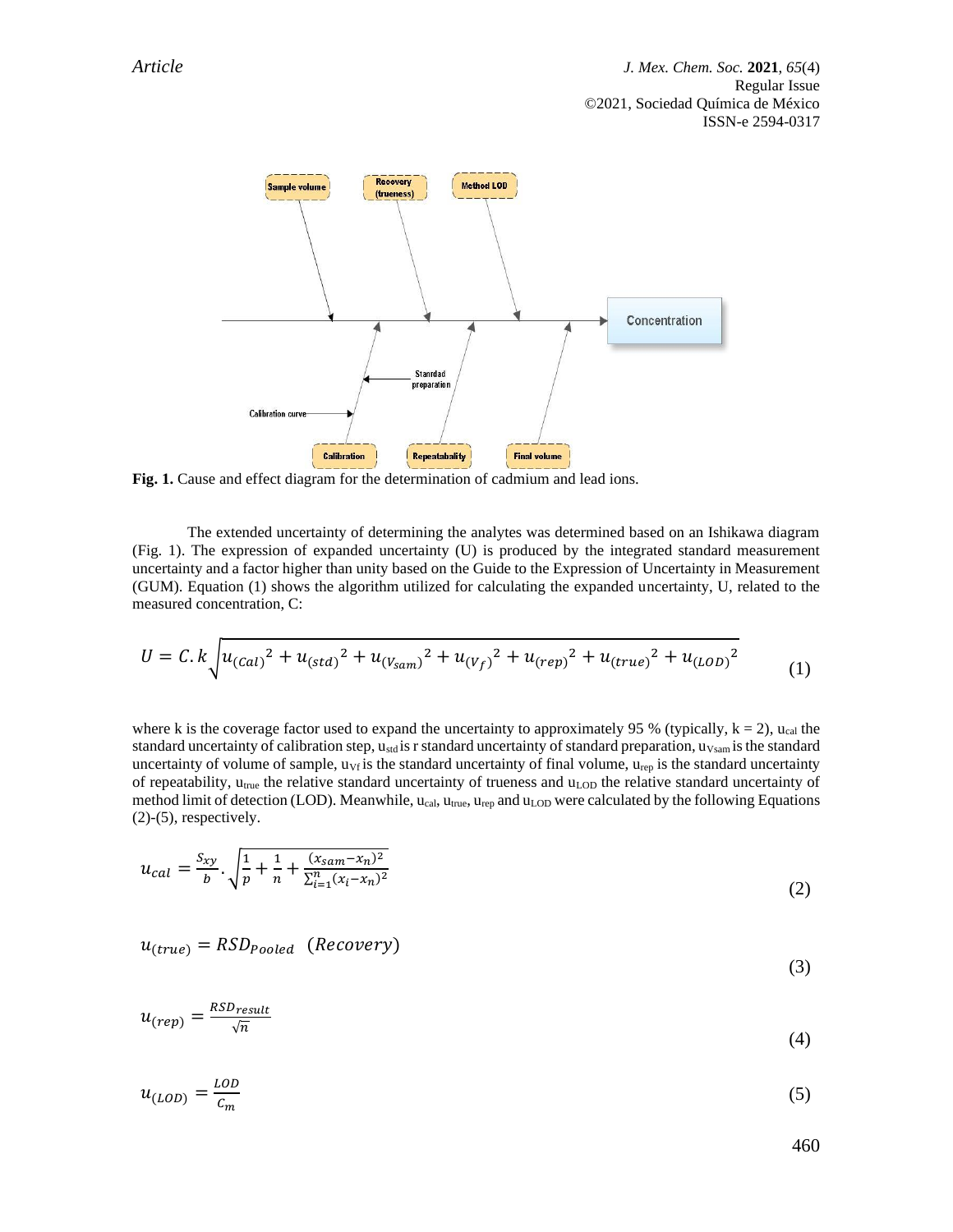*Article J. Mex. Chem. Soc.* **2021**, *65*(4) Regular Issue ©2021, Sociedad Química de México ISSN-e 2594-0317

where  $S_{xy}$  is the residual standard deviation, b is the slope of the calibration curve, p is the repetition number measurements for a given sample (conc.), n is the total number of standard samples used for plotting the calibration curve,  $x_{\text{sam}}$  is the experimentally determined sample concentration,  $x_n$  is the mean value of all the concentrations of a standard solution for which the measurement was made to plot a standard curve and  $x_i$  is the calculated concentration. RSD<sub>Pooled</sub> is the pooled relative standard deviation estimated from  $n$  replicated measurements at three spiked concentration levels of milk samples (10, 20, and 50  $\mu g L^{-1}$ ), RSD<sub>result</sub> is the relative standard deviation in real samples and  $C_m$  is the mean concentration of the analyte.

The standard preparation of the calibration curve is a crucial uncertainty source, which is an integration of used uncertainty glassware and stock solution. Here, the standards were prepared utilizing a volumetric flask (flask) and pipette (pipt). The manufacturer-provided related uncertainty data are introduced. Equations (6) to (9) are utilized to calculate u(std).

$$
u_{std} = \sqrt{u_{(C_{stock})}^2 + u_{(pipt)}^2 + u_{(flask)}^2}
$$
 (6)

where u(pipt) is the uncertainty of the pipette, and u(stock) is the uncertainty of the stock solution. Calculation of  $u$ (pipt) is the combination of the uncertainty comes from the calibration of the pipette ( $u$ (pipt.cal)),  $u$ (rep) is the uncertainty comes from the repeatability of the volume of the pipette and the uncertainty source from the temperature effect (u(temp)). Preparing the standard solution by using a flask, u(flask), and uncertainty of stock solution, u(stock) should be taken into account in the uncertainty calculation of standard solution.

$$
u(pipt) = \sqrt{u_{(Cal.pipt)}^2 + u_{(rep)}^2 + u_{(temp)}^2}
$$
\n(7)

$$
u(flask) = \sqrt{u_{(Cal.flask)}^2 + u_{(rep)}^2 + u_{(temp)}^2}
$$
\n(8)

The temperature effect is the result of the variation in temperature in the laboratory, which is generally accepted as  $\pm 3$  °C in Eurachem/Citac guide [41].

$$
u_{temp} = \frac{3 \times V \times Q}{\sqrt{3}} \tag{9}
$$

where, u(temp), standard uncertainty of the temperature effect; V, measured volume and Q, the coefficient of volume expansion of the water. Rectangular distribution is accepted.

# **Results and discussion**

#### **Initial volume scaling**

The impact of sample volumes was examined under fixed mass of the analytes and various feed volumes within the range of 50-500 mL. The extraction recoveries of Cd (II) and Pb (II) were quantitative up to 200 mL of the sample volume.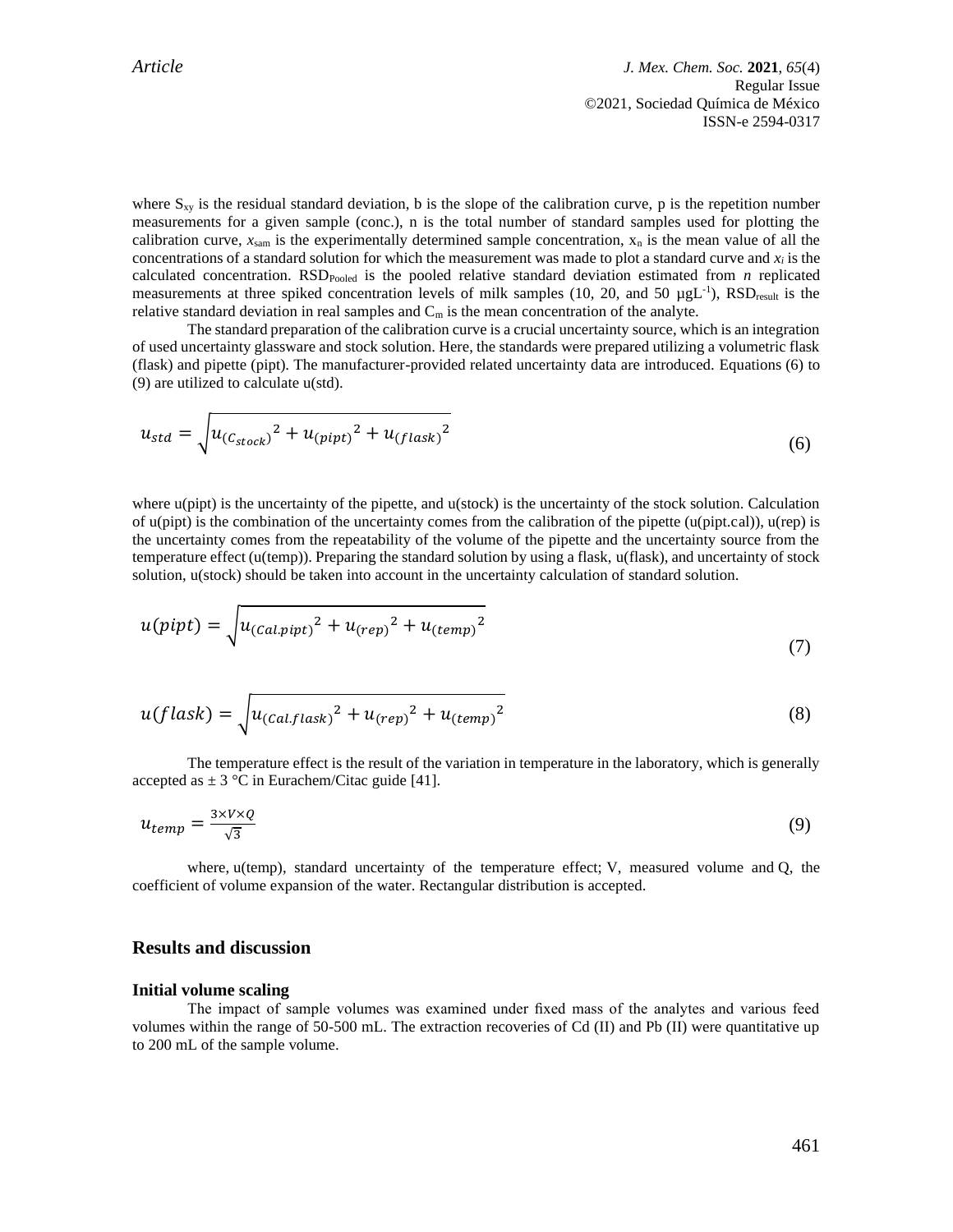#### **Optimization of conditions for MSPE**

To determine the most effective conditions for the simultaneous extraction and pre-concentration of Pb (II) and Cd (II) ions, several experimental factors were optimized. The optimization of the method was performed by a single-factor method. Blank milk samples (without analytes) with spiked 20  $\mu$ gL<sup>-1</sup> of Pb (II) and Cd (II) were used for all the measurements, and three replicates were tested in all cases.

#### **Optimization of sample pH value, concentration of ligand and amount of adsorbent**

The pH value has a prominent role in the adsorption procedure, especially the adsorption capacity. The extraction of traces of  $Pb(II)$  and  $Cd(II)$  ions from solutions buffered at different pH values were assessed since the solution pH affects the extent of complexation with PCA. The pH values varied in the range of 2-7 (Fig. 2**(a)**). The proper pH value for the simultaneous extraction of two analytes was 5.0. The extraction recoveries were enhanced significantly when the pH value was raised from 2.0 to 5.0. Beyond the value of pH 6.0, precipitations of heavy metals will occur. This is due to insoluble metal hydroxide species that start precipitating from the solutions at higher pH values. This should be avoided during sorption experiments to distinguish between sorption and precipitation [42].

The extraction efficiencies of lead and cadmium depend on the concentration of ligand [43,44]. The effect of ligand concentration was thus examined. The concentration of the ligand reagent was increased until the complete complexation of all the lead and cadmium contents. Concentrations higher than 0.001 molL-1 represented no changes efficiency. The metal-ligand ratio is 1 to 2. The type of ligand was selected based on the structure of NPs to interact with the functional groups of NPs after the formation of the complex. The PCA was heterocyclic and included carboxylic acid functional groups. The possible interaction and probable mechanism of analyte adsorption to the NPs are that, following complex formation with PCA, the metal complexes are adsorbed to the Fe3O4/[DABCO-PDO]Cl NPs by hydrogen bond interactions with hydroxyl groups in the adsorbent structure.

The adsorbent amount is one of the critical parameters affecting the extraction of metal ions. The parameter of adsorbent content was evaluated in the range of 10-80 mg. According to the results, the amount of Fe3O4/[DABCO-PDO]Cl NPs of 50 mg was chosen as the optimum mass for further experiments (Fig. 2**(b)**).



**Fig. 2. (a)** Effect of pH on the extraction of Pb (II) and Cd (II) by Fe3O4@[DABCO-PDO]Cl nano sorbent, **(b)** Effect of amount of sorbent on the extraction efficiency, **(c)** Effect of concentration of HNO3, **(d)** Effect of amount of elution (mL).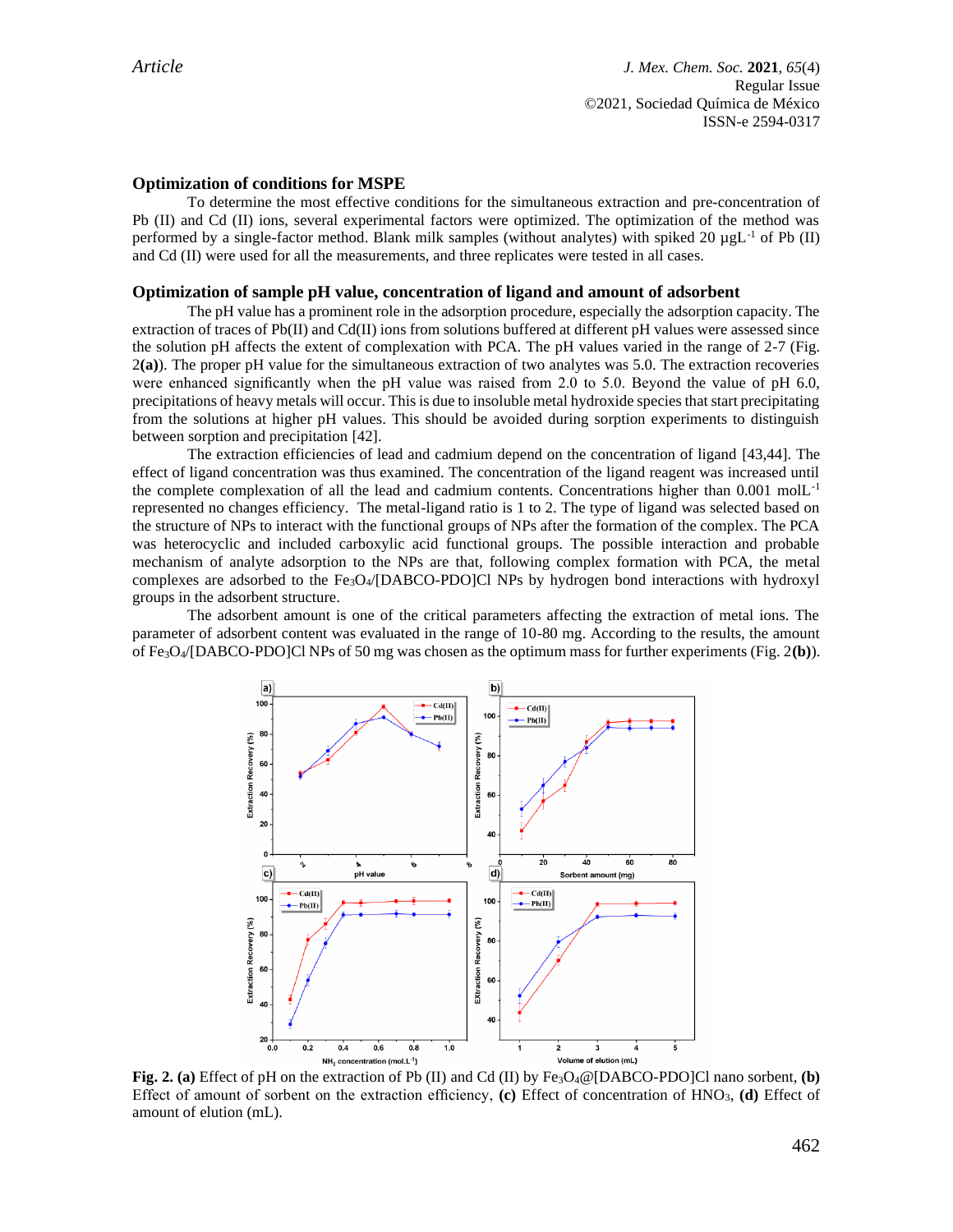### **The effect of extraction time and desorption time**

The contact time between the solution and adsorbent is another effective feature for the extraction process. The times 2, 5, 8, 10, 13, 15, 20, and 30 min were considered to study the effect of extraction time as well as desorption time. Results represented that both processes were high-yielded at 5 min.

#### **The effect of type, concentration, and volume of the elution**

An appropriate elution should be capable of fully eluting the adsorbed analyte [45]. For this purpose, different solvents, including HCl, HNO<sub>3</sub>, and CH<sub>3</sub>COOH, were investigated, among which, HNO<sub>3</sub> with a maximum extraction was chosen as the optimal solvent. The effect of  $HNO<sub>3</sub>$  concentration on the extraction efficiency of both enriched ions was evaluated using a variety of concentrations from 0.1 to 2.0 molL<sup>-1</sup>. Examination of the results presented in Fig. 2**(c)** demonstrated that the extraction recovery percentage increases until 0.5 molL<sup>-1</sup> HNO<sub>3</sub> and remains unchanged from 0.5 to 2.0 molL<sup>-1</sup> HNO<sub>3</sub>. It is also essential to find the minimum amount of elution for Pb (II) and Cd (II) desorption from NPs to achieve a high concentration factor. In this regard, elution volume was varied in the range of 2-5 mL (Fig. 2**(d)**). Based on the results, 3 mL of 0.5 molL<sup>-1</sup> HNO<sub>3</sub> exhibited maximum extraction efficiency for Pb (II) and Cd (II).

#### **The effect of the NaCl salt**

Considering fixed values for other parameters, the effect of ionic strength on the MSPE efficiency was evaluated by adding different amounts of NaCl in the range of 1-30 % (w/v). Results revealed that the extraction efficiency remained almost constant in the studied concentration range; thus, salt addition did not affect the adsorption, indicating high resistance of this technique toward higher salt concentrations.

#### **Preconcentration factor**

The pre-concentration factor (PF) is an essential parameter for the MSPE performance. The PF was calculated based on the following equations:

$$
PF = \frac{c_r}{c_f} \tag{10}
$$

where  $C_r$  and  $C_s$  are the concentration of the analyte in the eluent phase and the initial concentration of the analyte in the sample solution, respectively. Initial and final volumes of 200 and 3 mL, thus the PF of the method was 67.

#### **Sorbent reusability**

An eco-friendly economical procedure is ensured mainly by reusability, according to which adsorption performance is assessed [26]. Several successive cycles of sorption/desorption were performed during each run, of which  $\approx$  95 % sorbent was recovered effectively (Fig. 3). Once experimenting five cycles, about 84 % of extraction recovery values were obtained, indicating the applicability of  $Fe<sub>3</sub>O<sub>4</sub>/[DABCO-PDO]Cl$  NPs without a substantially lost extraction efficiency. In the sixth run, however, extraction recoveries considerably declined, i.e., 52 %. The NPs mass declined upon some regenerations due to being rinsed during recycling and reuse, and IL- modified Fe3O<sup>4</sup> NPs lost their efficiency upon a couple of rising attempts, leading to limited magnetic NPs reusability.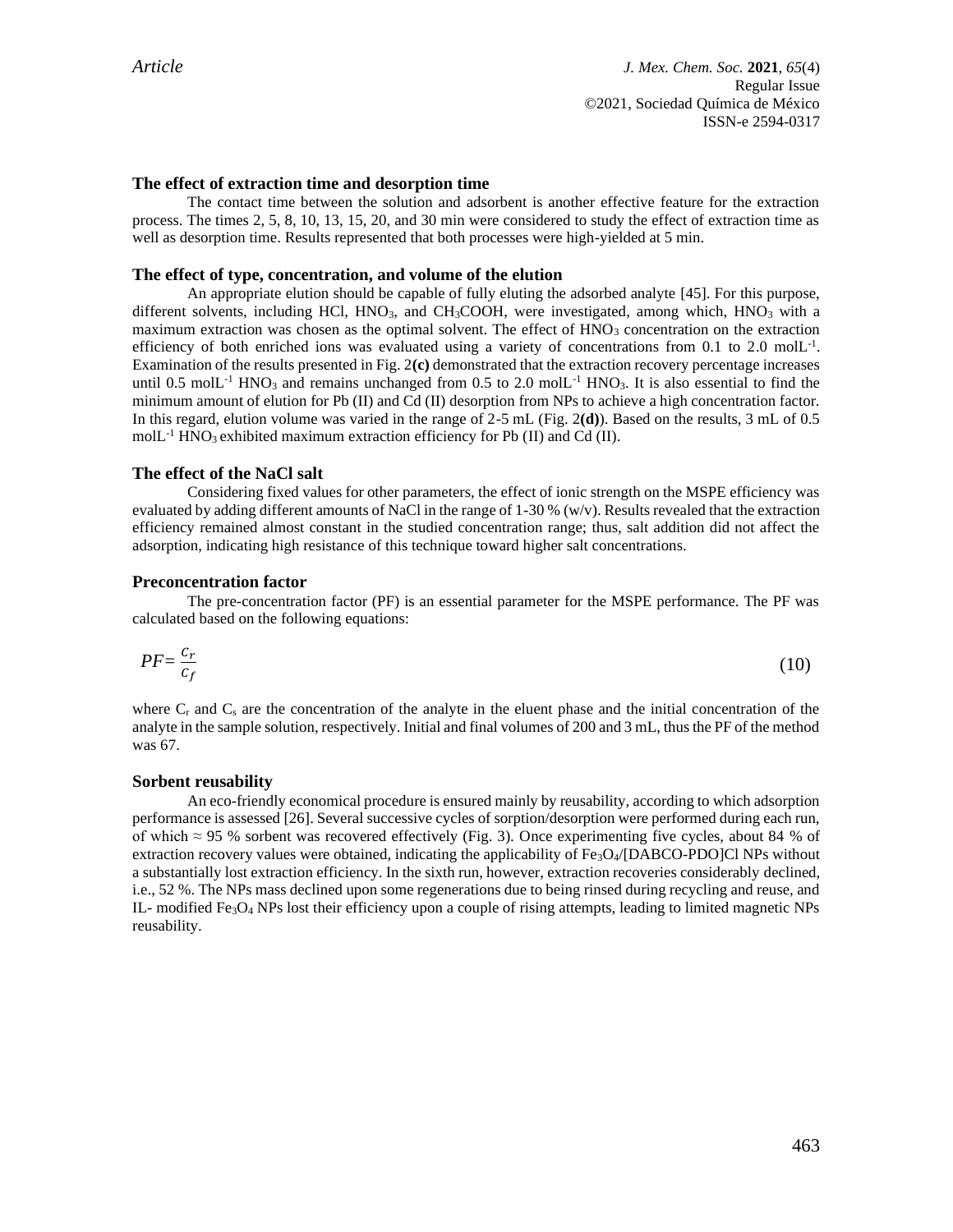

#### **Effect of interfering ions**

Typically, the heavy metal analysis is along with interfering with similar ions, excluding the target analyte. Hence, we attempted to assess the impacts of other co-existence possible metal ions on the extraction efficiency and evaluation of method selectivity in relation to the co-existence metal ions complex with PCA. Since PCA has been used as a ligand for metal ions such as  $Ca^{2+}$ , Ni<sup>2+</sup>, Cu<sup>2+</sup>, and Zn<sup>2+</sup>, these ions may form complexes with PCA if being present in the solution [46-48]. Therefore, to assess the potential interaction due to the complex formation of the mentioned metal ions with PCA and its effect on the two analyses' extraction efficiency, various quantities of metal ions were added into 50 millilitres of the sample solution contacting 20  $\mu$ gL<sup>-1</sup> of the target analytes. Moreover, the effect of other ions such as Na<sup>+</sup>, K<sup>+</sup>, and Fe<sup>2+</sup> on the analyte extraction was assessed. The MSPE was conducted under the optimum circumstances. Based on the definition, an ion causing a variation of  $\pm$  10 % in the recovery was regarded as the interference species. According to the experimental findings, no significant interfering impact exists at interference/ion concentration ratio of 1000 for K<sup>+</sup>, Na<sup>+</sup>, Mg<sup>2+</sup>, Ca<sup>2+</sup>, 150 for Mg<sup>2+</sup>, Ni<sup>2+</sup>, Zn<sup>2+</sup>, Fe<sup>2+</sup>, and 50 for Cu<sup>2+</sup> on simultaneous quantitative analysis of Cd (II) and Pb (II). Thus, it may be concluded that  $Ca^{2+}$ ,  $Ni^{2+}$ ,  $Cu^{2+}$ , and  $Zn^{2+}$  ions with a concentration of 50-fold the analytes concertation do not interfere with the complex of target analytes and PCA, subsequently does not affect the extraction efficiency.

#### **Analytical performance**

Under the optima circumstances described above, a linear calibration graph was obtained from 0.5– 120  $\mu$ gL<sup>-1</sup> for Pb and 0.4–200  $\mu$ gL<sup>-1</sup> for Cd, with regression coefficients (R<sup>2</sup>) always better than 0.996. The limit of quantification (LOQ =  $10 \text{ S}_b/m$ ) and detection (LOD =  $3\text{S}_b/m$ ), in which  $\text{S}_b$  represents the standard deviations of 10 replications of the blank signals and m shows the extraction calibration curve slope, were  $0.29 \mu g L^{-1}$  (limit of quantification) and  $0.09 \mu g L^{-1}$  (detection limit) for Pb; and  $0.23 \mu g L^{-1}$  (limit of quantification) and 0.07 μgL<sup>-1</sup> (detection limit) for Cd. The inter and intra-day precision of the method were determined utilizing relative standard deviation (RSD %) at three concentrations of 25, 50, and 100  $\mu g L^{-1}$  (Table 1). The inter and intra-day RSD % was found less than 1.44 % and 2.12 % for Cd, and 1.81 % and 2.54 % for Pb, respectively. The accuracy based on recovery was determined as the percentage of the ultimate concentration of desorbed ions to the concentration provided initially in the sample solution. The recovery was 92.8 % to 99.4 % for Cd, and 91.6 % to 100.8 % for Pb, respectively.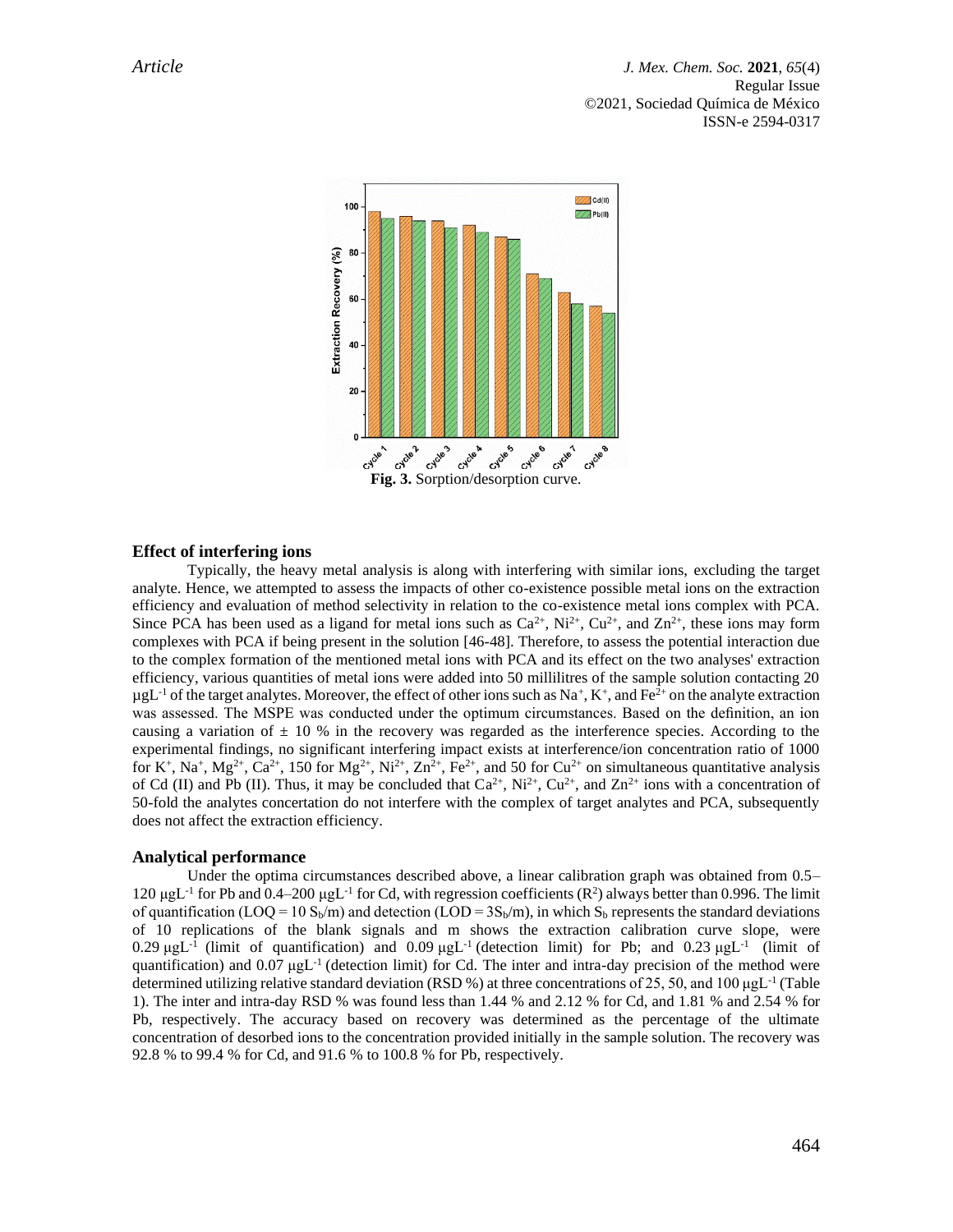| Element        | <b>Added</b><br>$(\mu g L^{-1})$ | <b>Inter-day</b><br>precision<br>$(RSD \%)$ | Intra-day<br>precision<br>(RSD %) | <b>Accuracy</b><br>(recovery %) |
|----------------|----------------------------------|---------------------------------------------|-----------------------------------|---------------------------------|
|                | 25                               | 1.28                                        | 1.70                              | 92.8                            |
| C <sub>d</sub> | 50                               | 1.05                                        | 1.53                              | 98.1                            |
|                | 100                              | 1.44                                        | 2.11                              | 99.4                            |
|                | 25                               | 1.81                                        | 2.54                              | 91.6                            |
| Pb             | 50                               | 1.45                                        | 2.07                              | 93.3                            |
|                | 100                              | 1.27                                        | 1.89                              | 100.8                           |

**Table 1.** Precision and accuracy of proposed method under the optimum condition (n=5).

#### **Application to commercial milk samples and measurement of uncertainty**

To demonstrate the applicability of the developed method, the concentrations of Pb (II) and Cd (II) were measured in four commercial milk samples (Table 2). The combined uncertainty was calculated by using Equation (1) The results are expressed as expanded uncertainty (A coverage factor  $k = 2$  was used to evaluate the expanded uncertainty at a confidence level of 95 %). The value of the standard deviation is less than the expanded uncertainty. These results are consistent with the earlier statement that, the lower concentration, the higher the uncertainty of the results. This aspect is especially vital in the trace analysis of metal ions in food matrix samples. This demonstrates the importance of calculating the expanded uncertainty in analytical procedures; failure to do so can lead to over- or underestimation of the final results. As evidenced, no Pb(II) was found in milk sample number (S3), whereas,  $13.21 \pm 2.47$ ,  $14.34 \pm 1.94$  and  $7.91 \pm 1.77$   $\mu gL^{-1}$  of Pb(II) were determined in milk samples (1), (2) and (4), respectively. As a result, in all milk samples, the lead content was found below the maximum permissible limit set by Codex Alimentarius Commission. Thus, results from this study demonstrated the reliability of the proposed method for analysis of Pb (II) and Cd (II) in food matrices.

| <b>Sample</b>       | <b>Element</b> | <b>Added</b><br>$(\mu g L^{-1})$ | <b>Founded</b><br>$(\mu g L^{-1})$ | RSD(%) | <b>Recovery</b><br>$(\%)$ | <b>Expanded</b><br>Uncertainty<br>$(\pm) \mu g L^{-1}$ |
|---------------------|----------------|----------------------------------|------------------------------------|--------|---------------------------|--------------------------------------------------------|
|                     |                | $\mathbf{0}$                     | 6.45                               | 2.11   |                           | 1.51                                                   |
|                     | Cd             | 10                               | 16.01                              | 1.87   | 95.6                      |                                                        |
|                     |                | 20                               | 26.13                              | 1.95   | 98.4                      |                                                        |
| Milk S1             |                | 50                               | 56.05                              | 2.08   | 99.2                      |                                                        |
|                     |                | $\boldsymbol{0}$                 | 13.21                              | 2.95   |                           | 2.47                                                   |
|                     | Pb             | 10                               | 22.58                              | 2.11   | 93.7                      |                                                        |
|                     |                | 20                               | 31.85                              | 2.0    | 93.2                      |                                                        |
|                     |                | 50                               | 60.46                              | 2.23   | 94.5                      |                                                        |
|                     | C <sub>d</sub> | $\boldsymbol{0}$                 | 5.17                               | 1.78   |                           | 1.28<br>1.94                                           |
|                     |                | 10                               | 14.41                              | 1.95   | 92.4                      |                                                        |
|                     |                | 20                               | 24.33                              | 1.48   | 95.8                      |                                                        |
| Milk S <sub>2</sub> |                | 50                               | 52.77                              | 1.42   | 95.2                      |                                                        |
|                     | Pb             | $\mathbf{0}$                     | 14.34                              | 2.92   |                           |                                                        |
|                     |                | 10                               | 23.79                              | 2.14   | 94.5                      |                                                        |
|                     |                | 20                               | 32.80                              | 2.63   | 92.3                      |                                                        |
|                     |                | 50                               | 59.74                              | 1.98   | 90.8                      |                                                        |
| Milk S3             |                | $\boldsymbol{0}$                 | 4.47                               | 2.81   | $\blacksquare$            | 1.14                                                   |
|                     | Cd             | 10                               | 13.98                              | 1.43   | 95.1                      |                                                        |
|                     |                | 20                               | 23.83                              | 1.52   | 96.8                      |                                                        |

**Table 2.** Analysis of Cd(II) and Pb(II) in milk samples using the proposed method under the optimum condition  $(n=4)$ .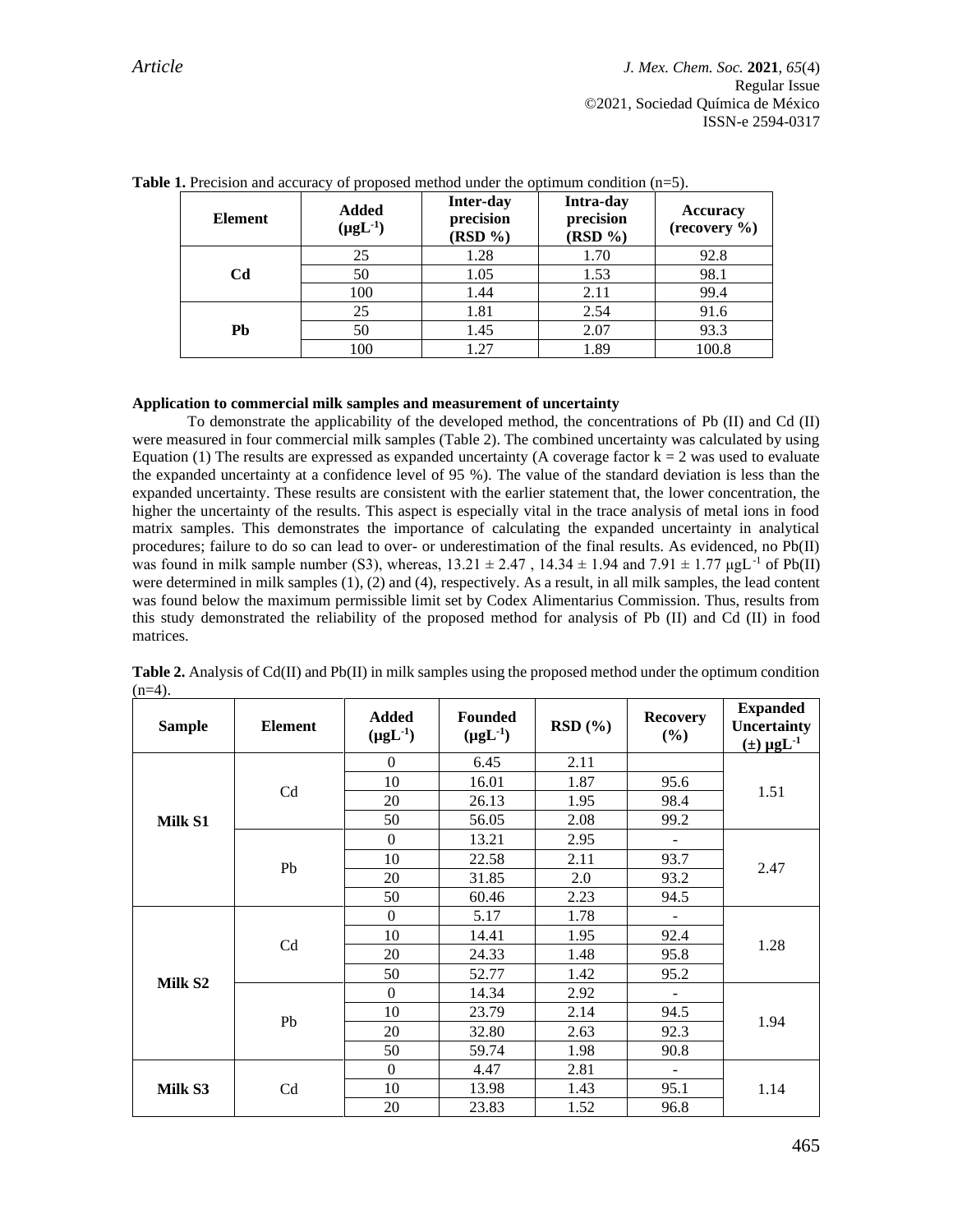|         |                | 50           | 54.67   | 1.95 | 100.4 |      |
|---------|----------------|--------------|---------|------|-------|------|
|         |                | $\theta$     | $<$ LOQ | -    | -     |      |
|         | Pb             | 10           | 9.73    | 2.14 | 97.3  |      |
|         |                | 20           | 19.60   | 2.02 | 98.0  |      |
|         |                | 50           | 49.10   | 2.08 | 98.2  |      |
| Milk S4 | C <sub>d</sub> | $\mathbf{0}$ | 12.63   | 2.87 |       | 2.58 |
|         |                | 10           | 21.95   | 1.75 | 93.2  |      |
|         |                | 20           | 31.43   | 1.83 | 94.0  |      |
|         |                | 50           | 60.43   | 1.78 | 95.6  |      |
|         | Pb             | $\theta$     | 7.91    | 2.69 |       | 1.77 |
|         |                | 10           | 17.18   | 2.77 | 92.7  |      |
|         |                | 20           | 26.63   | 2.14 | 93.6  |      |
|         |                | 50           | 55.61   | 2.53 | 95.4  |      |

# **Comparison with other methods**

The proposed method was compared with other reported methods used for the determination and preconcentration of lead and cadmium. The distinct features of the proposed method are summarized in Table 3. The comparison results indicated that the proposed method possesses comparatively higher sensitivity. This methodology is simple, economical, and reproducible, requiring no further instrumentation and compatible with regular FAAS equipment.

|                                                                | Table 3. Comparison of the developed method with other reported methods used for the pre-concentration of |  |  |
|----------------------------------------------------------------|-----------------------------------------------------------------------------------------------------------|--|--|
| $Cd^{2+}$ and Pb <sup>2+</sup> ions before FAAS determination. |                                                                                                           |  |  |

| <b>Adsorbent</b>                          | Medium pH | <b>Eluent</b><br>$(molL^{-1})$ | PF/EF <sup>a</sup> | <b>LOD</b><br>$(\mu g L^{-1})$ | Refs.     |
|-------------------------------------------|-----------|--------------------------------|--------------------|--------------------------------|-----------|
| MWCNTs <sup>b</sup> /NBNBAEED             | 6.0       | HNO <sub>3</sub> (3.0)         | 100                | $Cd^{2+} 60$<br>$Pb^{2+} 20$   | $[49]$    |
| <b>MWCNTs</b> impregnated<br>with BTAO    | 7.0       | HNO <sub>3</sub> (2.0)         | 100                | $Cd^{2+}0.7$<br>$Pb^{2+}$ 2.6  | $[50]$    |
| MWCNTs/quinalizarin                       | 6.0       | HNO <sub>3</sub> (2.0)         | 100                | $Cd^{2+} 0.65$<br>$Pb^{2+}0.6$ | $[51]$    |
| MWCNTs modified with<br><b>TETA</b>       | 7.0       | HNO <sub>3</sub> (3.0)         | 113                | $Cd^{2+}0.3$<br>$Pb^{2+}$ 3.7  | $[52]$    |
| ACC <sup>c</sup> /PAN                     | 7.0       | HNO <sub>3</sub> (3.0)         | 100                | $Cd^{2+}1.1$<br>$Pb^{2+}$ 2.8  | $[53]$    |
| <b>O-MWCNTs / BMBATT</b>                  | 7.0       | HNO <sub>3</sub> (2.0)         | 200                | $Cd^{2+} 0.08$<br>$Pb^{2+}0.1$ | $[54]$    |
| $MSPE/Fe3O4@[DABCO-$<br><b>PDOICI NPs</b> | 5.0       | HNO <sub>3</sub> (3.0)         | 67                 | $Cd^{2+}0.09$<br>$Pb^{2+}0.07$ | This work |

<sup>a</sup> PF: pre-concentration factor; EF: enrichment factor.

**b** MWCNTs: Multiwalled carbon nanotubes.

<sup>c</sup> ACC: activated carbon cloth.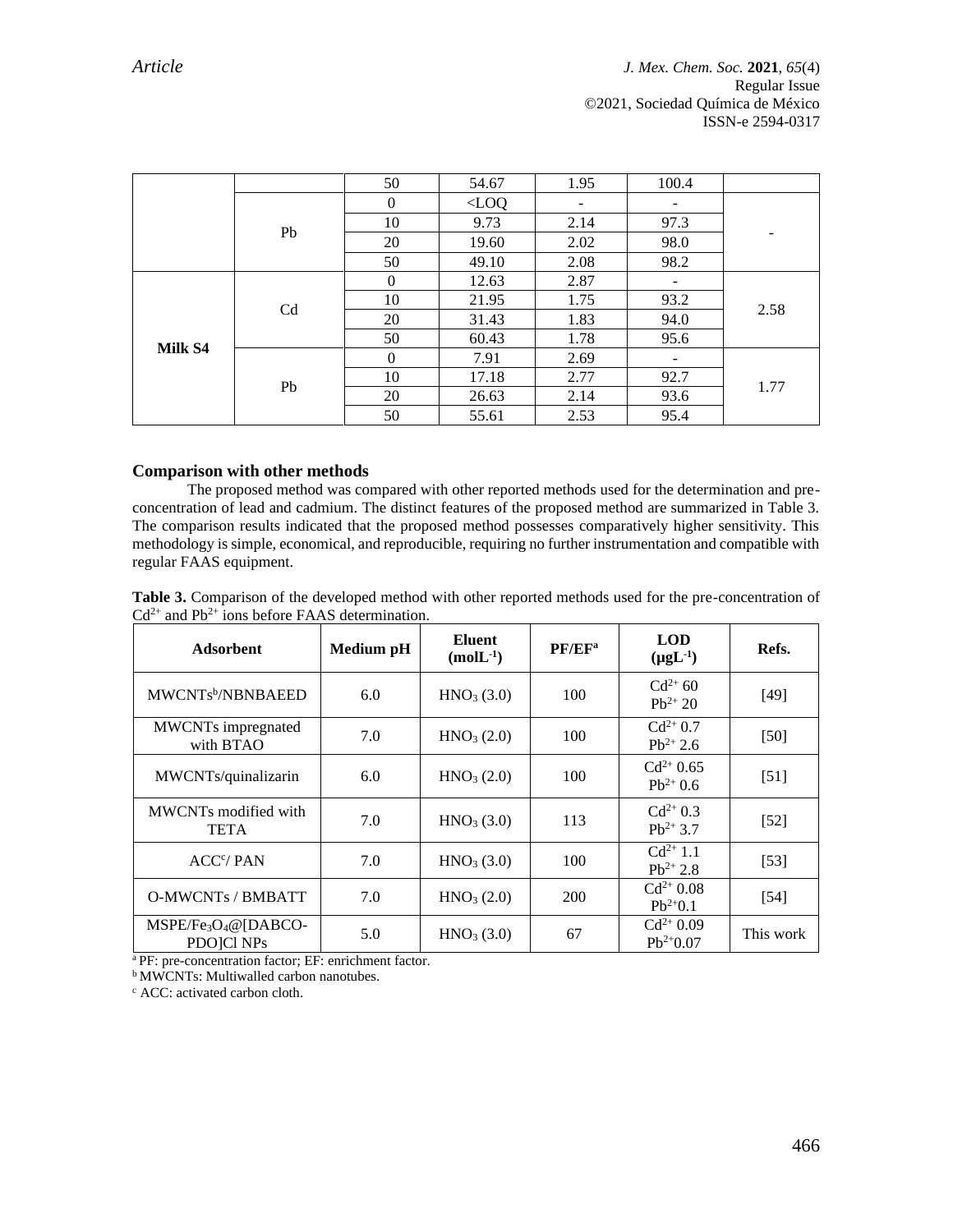# **Conclusion**

In this study, [DABCO-PDO]Cl was covalently immobilized on the surface of magnetic NPs, and employed as an adsorbent for the MSPE of Pb (II) and Cd (II) before their determination by FAAS. Since the entrance of heavy metals to the food chain of living organisms through environmental waters could have disastrous health effects, the present study was sought to determine the lead and cadmium contents in milk samples. This method provided LODs of 0.07 and 0.09  $\mu g L^{-1}$  for Cd and Pb, respectively, with a PF of 67 for the simultaneous extraction. Besides, this method has excellent precision and accuracy, as well as an expanded linear concentration range. The developed method was successfully employed to measure the low-levels concentration of Pb and Cd in milk samples with high precision and accuracy. The uncertainty calculations were reported as clear as possible in this paper in order to make an easy and useful guide to be followed. Thus, the method proposed is speed, simple to use, and sensitive with good analytical performances compared with other similar methods for the Pb and Cd determination.

# **Acknowledgements**

This work supported by the Tehran central branch of Islamic Azad University.

# **References**

- 1. Taher, M. A.; Daliri, Z.; Fazelirad, H. *Chin. Chem. Lett*. **2014**, *25,* 649-654.
- 2. Lin, H.-T.; Wong, S.-S.; Li, G.-C. *J. Food Drug Anal*. **2004**, *12,* 167-174.
- 3. Muhammad, S.; Shah, M. T.; Khan, S. *Microchem. J*. **2011**, *98,* 334-343.
- 4. Mohod, C. V.; Dhote, J. *Intern. J. Innovative Res. Sci., Eng. Technol*. **2013**, *2,* 2992-2996.
- 5. Shirkhanloo, H.; Sedighi, K.; Zavvar Mousavi, H. *J. Mex. Chem. Soc*. **2014**, *58,* 137-141.
- 6. Ramezanpour, M.; Raeisi, S. N.; Shahidi, S.-A.; Ramezanpour, S.; Seidi, S. *Anal. Biochem*. **2019**, *570,* 5-12.
- 7. Meshref, A. M. S.; Moselhy, W. A.; Hassan, N. E.-H. Y. *J. Food Measurement Characterization*. **2014**, *8,* 381-388.
- 8. Bischoff, K.; Higgins, W.; Thompson, B.; Ebel, J. G. *Food Additives & Contaminants: Part A*. **2014**, *31,* 839-844.
- 9. Bakırdere, S.; Yaroğlu, T.; Tırık, N.; Demiröz, M.; Fidan, A. K.; Maruldalı, O.; Karaca, A. *J. Spectrosc*. **2013**, *2013.*
- 10. Al-Rajhi, M. *Am. J. Environ. Sci*. **2014**, *10,* 283.
- 11. Feist, B.; Mikula, B.; Pytlakowska, K.; Puzio, B.; Buhl, F. *J. Hazard. Mater*. **2008**, *152,* 1122-1129.
- 12.Trzcinka‐Ochocka, M.; Brodzka, R.; Janasik, B. *J. Clin. Lab. Anal*. **2016**, *30,* 130-139.
- 13. Arpa, Ç.; Aridaşir, I. *J. Anal. Methods Chem*. **2018**, *2018.*
- 14.Wu, C. X.; Wu, Q. H.; Wang, C.; Wang, Z. *Chin. Chem. Lett*. **2011**, *22,* 473-476.
- 15. Płotka-Wasylka, J.; Szczepańska, N.; de la Guardia, M.; Namieśnik, J. *TrAC, Trends Anal. Chem*. **2016**, *77,* 23-43.
- 16.Iwasaki, T.; Morikane, R.; Edura, T.; Tokuda, M.; Tsutsui, K.; Wada, Y.; Kawarada, H. *Carbon*. **2007**, *45,* 2351-2355.
- 17. Konoz, E.; Sarrafi, A. H.; Sahebi, H. *Can. J. Chem*. **2016**, *94,* 9-14.
- 18. Khoshhesab, Z. M.; Mirzaie, A. *Sep. Sci. Technol*. **2016**, *51,* 1654-1663.
- 19. Niazi, A.; Torkman, M. D.; Khorshidi, N. *J. Nanoanalysis*. **2015**, *2,* 46-56.